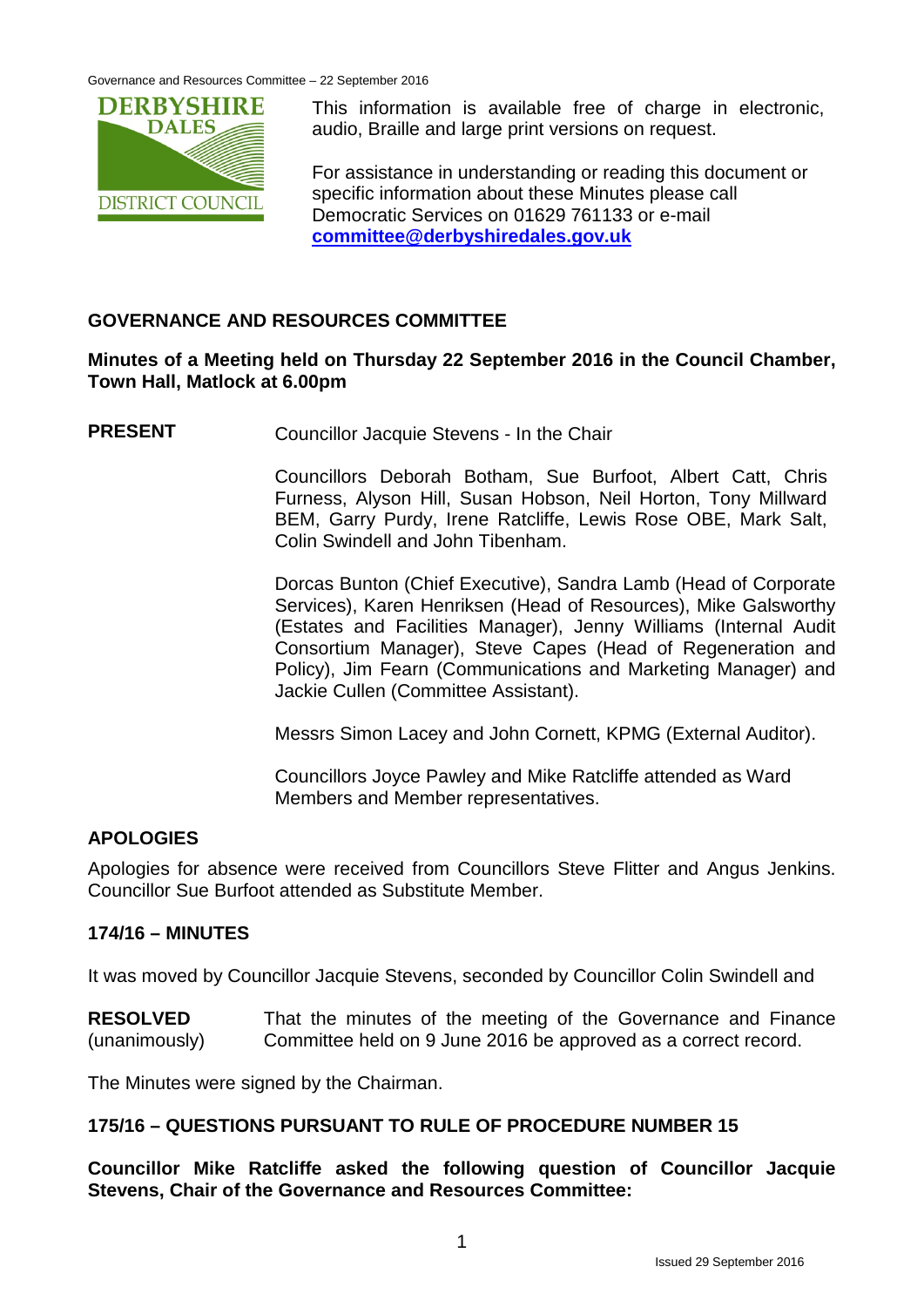*"Given the number of Community Asset Transfers being considered by the District Council, Cromford Community Centre and Wirksworth Leisure Centre to name but two, does this Council have in place a Strategy Policy to govern, guide and provide a legal framework*  where necessary for such transfers? If not, would this committee recommend that such a *Strategy should be drawn up and adopted as soon as possible?"*

#### **Councillor Stevens provided a written response, as follows:**

Community Asset Transfer is a voluntary process entered into proactively by public bodies. Local authorities, have the power to dispose of land and buildings at less than market value where they are able to demonstrate that doing so will result in local improvements to social, economic or environmental well-being. The legislation that allows local authorities to do this is the General Disposal Consent (England) 2003.

The Council does not have a formal Community Asset Transfer Policy and there is no legal requirement to have one; the Council has always considered such transfers, or approaches from Community Organisations requesting asset transfers, on a case by case basis and considered each on its merits in accordance with the legislation that enables the Council to consider such transfers. This perhaps is because no two transfer requests are the same and can indeed have very different ambitions. Also we do not proactively publicise that we would welcome community approaches to take over some Council owned assets; we have to date just responded to requests or, as part of a service review, we might examine this to see if it is a feasible option. Additionally now through our Community Development work we are now exploring some further potential work with communities and use of assets.

In line with the legislation the Council will look at the social/economic and environmental benefits that may be gained by the community it serves and any benefits the wider community may gain through the Council transferring the asset. Asset transfers are always considered by Committee/Council; recent examples include the Matlock Bath Pavilion and Tansley Village Hall, two very different proposals, one from a community group and one from a Parish Council but with one overriding feature in common: that the plans put forward for the assets were to help preserve their community use. Another example which was initiated by the Council was the transfer of public conveniences to Parishes (again an overriding factor in this was to help preserve their community use as the Council, with increasing financial pressures, might not in the future be in a position to support these facilities). Officers will examine the business case for each transfer and present their recommendations to Members, in doing so officers will have regard to community interests and economic efficiency in line with the legislative guidance.

## **Additional comment from Councillor Mike Ratcliffe:**

Given your comment in paragraph 2 above that '…we are now exploring some further potential work with communities and use of assets', does this mean that there may be a Strategic Policy at some stage in the future? This would be valuable as it would provide a legal framework for both parties. With regard to my second example above (Wirksworth Leisure Centre), I consider it worthy of proper guidance so that it may be codified in some way, and that it be given further consideration.

#### **Response from Councillor Stevens:**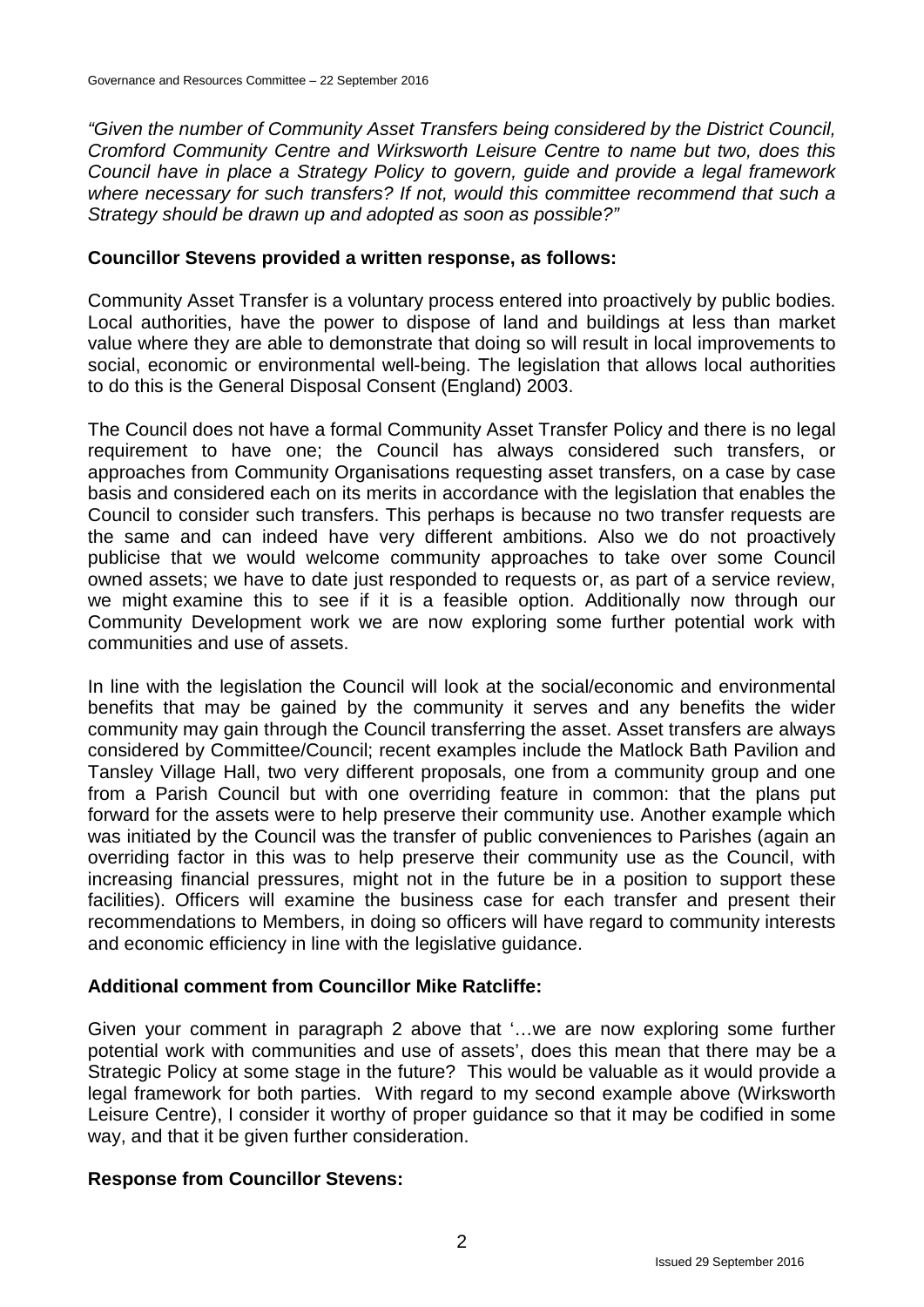Wirksworth Leisure Centre forms part of the ongoing Leisure Review, and will be discussed when that report is brought to Committee. With regard to codifying, each case is individual and as such it could be difficult to have a set policy to cover all proposed transfers; however it will be considered as we go forward and if necessary will be brought to Committee for further discussion.

## **176/16 – INTERNAL AUDIT REPORTS CONCLUDED UNDER THE 2016/17 OPERATIONAL AUDIT PLAN AND FOLLOW UP OF PREVIOUS RECOMMENDATIONS**

The Committee considered the internal audit reports produced in respect of the 2016/2017 Internal Audit Plan and the progress made by management in implementing the agreed audit recommendations.

The 2016/17 Operational Audit Plan was approved by the Governance and Resources Committee on 24 March 2016.

A summary of reports issued covering the period 7th May to the 26th August for audits included in the 2016/17 Internal Audit Plan was attached as Appendix 1 to the report. This showed for each report a summary of the Overall Audit Opinion of the audit and the number of recommendations made / agreed where a full response had been received, together with the number of recommendations, analysed between High, Medium and Low priority.

The overall opinion column of Appendix 1 gave an overall assessment of the reliability of the internal controls examined in accordance with the classifications shown tabled in the report. In summary, 9 reports had been issued; 6 with a good opinion 2 with a satisfactory opinion and 1 with a marginal opinion. No reports were issued with an unsatisfactory opinion or unsound opinion. 5 recommendations had been made and accepted and were due to be implemented by the end of October 2016. The marginal report was in respect of section 106 agreements, with the key issues arising set out in the report. In respect of the audits being reported, it was confirmed that there were no issues arising that related to fraud that needed to be brought to the Committee's attention.

The current position at 26<sup>th</sup> August 2016, of internal audit recommendations made as a consequence of audit reviews, was set out in Appendix 2 to the report. 10 recommendations had been satisfactorily implemented since the last report; 5 were in the process of being implemented; 6 had not passed their implementation date and 9 remained outstanding. It was noted that several recommendations were outstanding from the Data Protection Audit. At the June 2016 meeting of this committee, Members approved a Data Protection Health Check and it was anticipated that these outstanding recommendations would be incorporated into the action plan following the data protection health check.

It was moved by Councillor Lewis Rose OBE, seconded by Councillor Tony Millward and

**RESOLVED** (unanimously) That the Committee note the findings and conclusions of the internal audit reviews and follow up of the implementation of previous recommendations.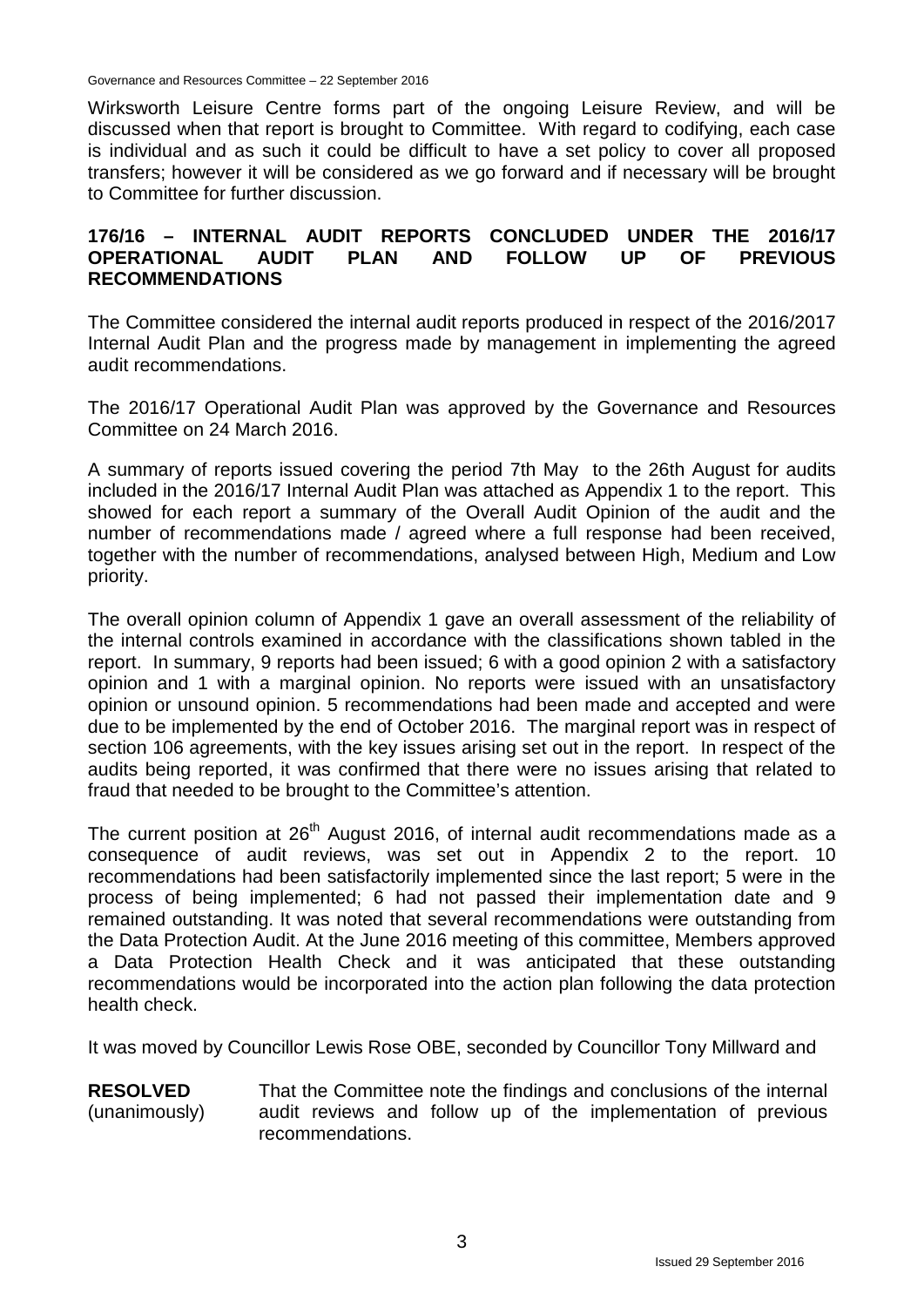177/16 – ANTI-FRAUD, BRIBERY AND CORRUPTION STRATEGY (including money laundering)

The Committee considered a report on the Council's draft updated Anti-Fraud, Bribery and Corruption Strategy (including Money Laundering Policy) which was attached as Appendix 1 to the report.

The Council last reviewed its Anti-Fraud and Corruption Strategy and Money Laundering Policy in 2013, when it was agreed that the Strategy should be periodically reviewed to ensure that it was kept up-to-date and remained relevant. Thus, the strategy that had been recommended for adoption had been reviewed and updated to reflect developing good practice. The Corporate Leadership Team had been consulted on the content of the Strategy. If there were further legislative or changes in best practice then the strategy would be reviewed accordingly.

It was moved by Councillor Albert Catt, seconded by Councillor Colin Swindell and

**RESOLVED** (unanimously) That the Governance and Resources Committee approve the Anti-Fraud, Bribery and Corruption Strategy (including Money Laundering Policy) attached at Appendix 1 to the report.

## **178/16 – FIGHTING FRAUD AND CORRUPTION LOCALLY**

The Committee considered a report on "The local government counter fraud and corruption strategy 2016 – 2019", which provided an assessment of Derbyshire Dales District Council's position against the Fighting Fraud and Corruption Locally checklist 2016  $-2019.$ 

Fighting fraud and corruption locally was a strategy for English local authorities that was the result of collaboration by local authorities and key stakeholders from across the counter fraud landscape. A link to the full strategy and associated Companion document was provided in the report.

The principles of fighting fraud locally were listed in the report, together with 6 criteria by which local authorities could ensure their counter fraud response was comprehensive and effective. The Strategy recommended that the starting point for each local authority was to perform its own risk assessment and fraud resilience check. As such, the 2016–19 Fighting Fraud and Corruption checklist had been completed by the internal Audit Consortium Manager and the Corporate Leadership Team in conjunction with other relevant officers, attached as Appendix 1to the report, and an action plan had been developed to address any issues arising, attached as Appendix 2 to the report.

Also attached by way of a link in the report was CIPFA's Fraud and Corruption Tracker Summary Report 2016 - the annual survey of the fraud and corruption detected in local authorities across the UK.

It was moved by Councillor Chris Furness, seconded by Councillor Garry Purdy and

- **RESOLVED** (unanimously) 1. That the local government counter fraud and corruption strategy be noted;
	- 2. That subject to any comments members may wish to make,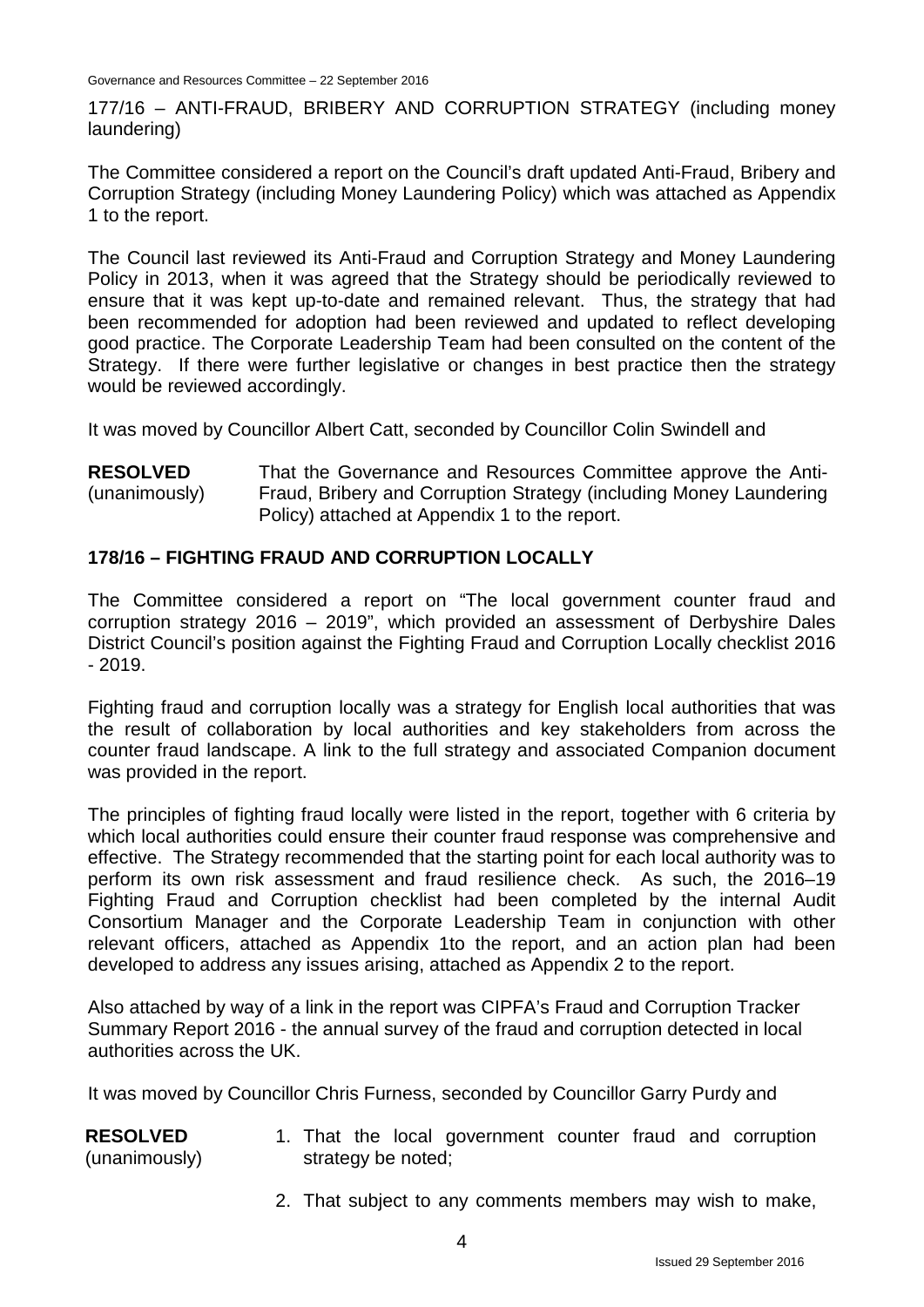the position shown in the 2016 – 19 Fighting Fraud and Corruption checklist and associated action plan be noted.

## **179/16 –STATEMENT OF ACCOUNTS 2015/16**

The Committee considered a report that provided interpretation of the Statement of Accounts for 2015/16 and highlighted the key issues. The Committee was requested to consider and approve the Statement of Accounts.

The Statement of Accounts 2015/16, distributed separately with the Agenda, had been audited by the Council's External Auditors, KPMG. Some minor changes had been made to the Statement of Accounts in order to address issues identified during the audit. However, the overall financial position remained the same as that reported to Council on 30th June 2016.

The Audit Opinion was issued after the Committee had approved the Statement of Accounts and Letter of Representation. As part of corporate governance, the External Auditor was required to report relevant matters relating to the audit to the Committee. The External Audit Report 2015/16 from KPMG was included elsewhere on the Agenda of this meeting.

The Council's accounts had been prepared to comply with proper practices, as demonstrated by the satisfactory completion of the external audit of the accounts. Compliance could also be checked by reviewing the Statement of Accounts against the Audit Commission's Aide Memoire, which was attached as Appendix 1 to the report.

It was moved by Councillor Garry Purdy, seconded by Councillor Colin Swindell and

**RESOLVED** (unanimously) That the Committee approves the Statement of Accounts for 2015/16.

## **180/16 – LETTER OF REPRESENTATION 2015/16**

The Committee was asked to consider and approve the draft Letter of Representation as part of the Members' responsibility for approving the financial statements.

It was moved by Councillor Albert Catt, seconded by Councillor Chris Furness and

**RESOLVED** That the draft Letter of Representation be approved.

(unanimously)

## **181/16 – EXTERNAL AUDIT REPORT 2015/16**

The Committee considered the Annual Report of the District Council's external auditors in relation to Governance arrangements. Mr John Cornett, KPMG, presented the report.

The key points were set out in the Headline section, and it was noted that business rates had been previously identified as a key risk; however it was considered that the provision set aside by the Council was appropriate and adequate.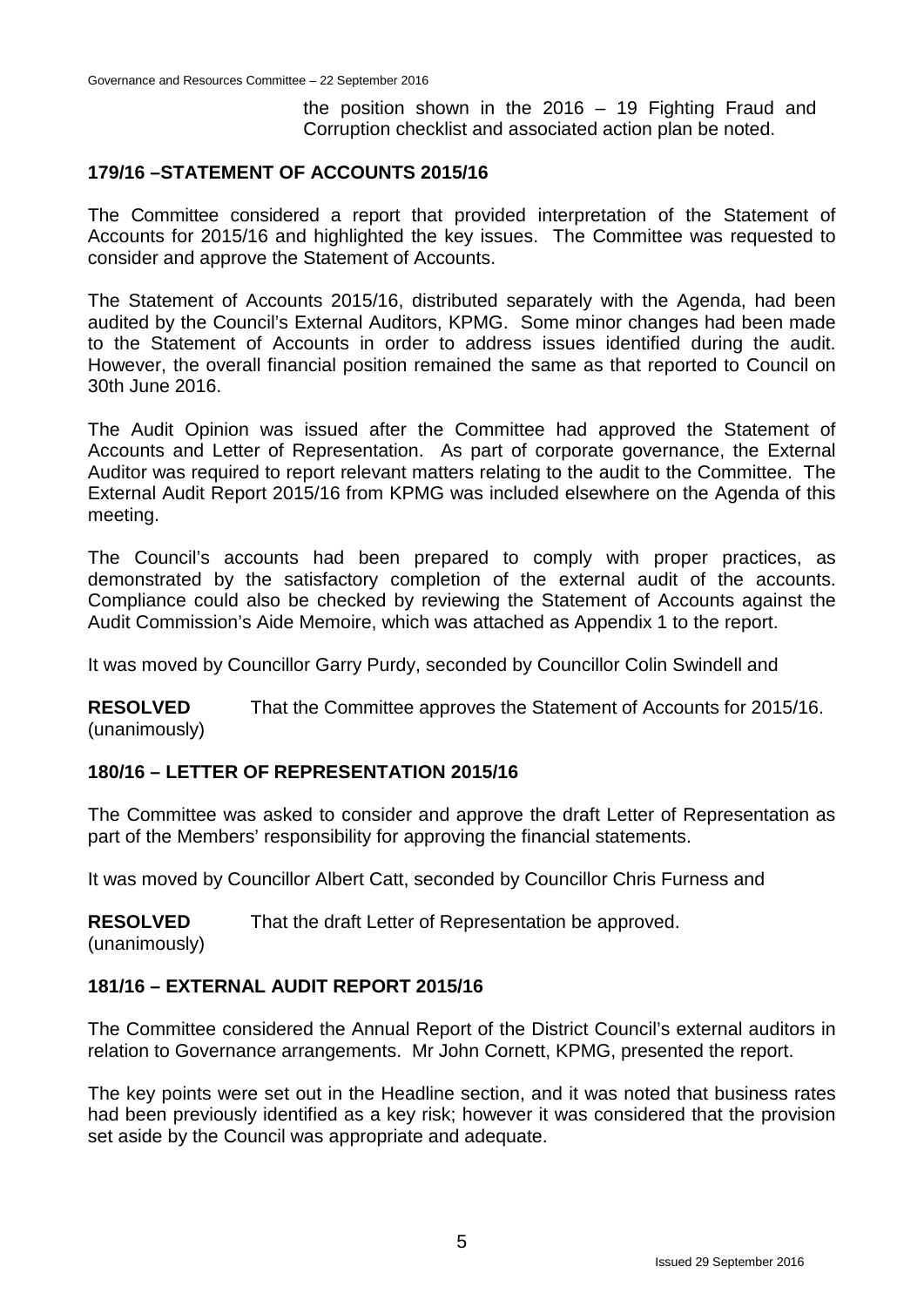The medium term financial strategy had been a key focus in the report and had been found fundamentally sound. The three areas listed on p.74 of the report as being outstanding had been completed since publication of the report.

It was moved by Councillor Chris Furness, seconded by Councillor Garry Purdy and

**RESOLVED** That the report be noted.

(unanimously)

## **182/16 - LAND HOLDINGS REVIEW – PHASE 4**

The Committee considered a report on Phase 4 of the Land Holdings Review, which covered 5 sites across the District in which expressions of interest had been received.

Under Section 123 of the Local Government Act, there was a requirement to undertake Public Open Space advertising in any disposal of such land. Should no objections be received, the sales can proceed. However, should any objections be received these must be referred to the relevant Committee for consideration. Four sites in previous phases of this review fell into this category. Three of the sites (Church Walk Wirksworth, Fanny Shaw Public Conveniences and land adjacent to 6 The Avenue Darley Dale) received no comments from the public and these disposals were now progressing through the conveyancing process, and one proposed site disposal previously approved in Phase 1 of the Land Holdings Review (Land adjacent Bakewell Recreation Ground) received two objections and this site was subject to further clarification of its legal status.

An appraisal of each site (including planning, legal and estate management factors) in Phase 4 had taken place and the results and recommendations were summarised in Appendix 1 to the report, together with plans of each site. The Estates and Facilities Manager advised the Committee that since publication of the Agenda he had received an email from a local resident with an offer to purchase part of site 3 (Northcliffe Recreation Ground and land to the east of Northcliffe Recreation Ground). It was therefore proposed that consideration of Site 3 be deferred until a future meeting of this Committee in order for Members to make an informed decision. The Estates and Facilities Manager also advised that he had received correspondence from a Developer's Agent in respect of Site 4 and its proximity to an adjoining site; this was presented to the Committee and it was proposed that the recommendation in respect of Site 4 remained as stated in the Agenda.

It was moved by Councillor Tony Millward BEM, seconded by Councillor Lewis Rose OBE and

## **RESOLVED**

(unanimously)

- 1. That the Committee notes the results of Public Open Space (POS) advertising undertaken on four sites recommended for sale as part of previous phases of the Land Holdings Review as outlined in paragraph 1.2 of this report;
	- 2. That the interested party in respect of site 4 be informed that it is to be retained in the Council's ownership until the acceptable planning use of the neighbouring site has been clarified;
	- 3. That sites 1, 2, and 5 be disposed of as indicated in Appendix 1 of this report;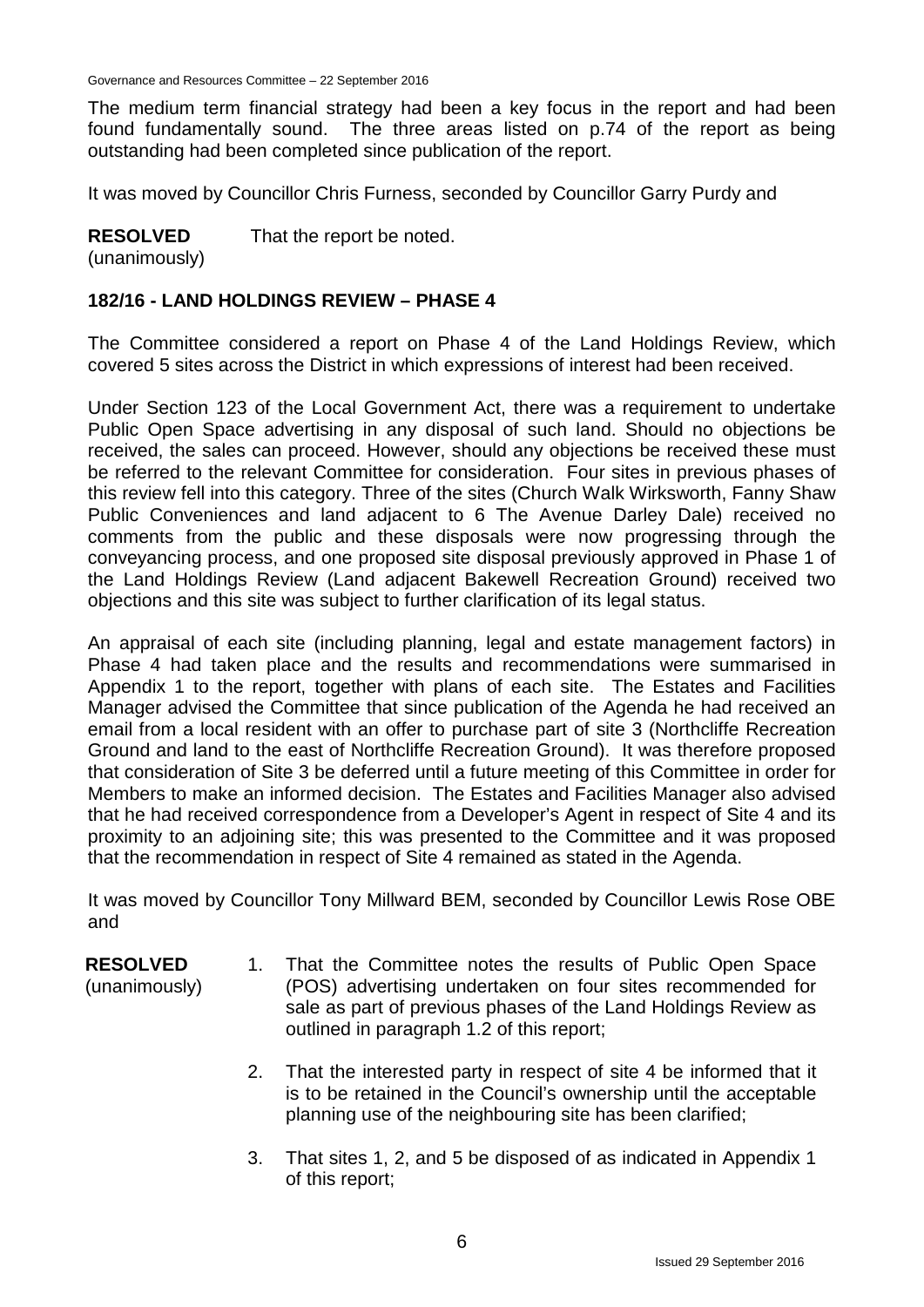4. That consideration of site 3 be deferred until a future meeting of this Committee.

## **183/16 – CAPITAL EXPENDITURE – HALL LEYS PARK CAFÉ, MATLOCK**

The Committee considered a report that outlined additional capital funding required to undertake works arising from the District Council's Property Condition Survey of Hall Leys Park Café and recommended inclusion of these amounts in the revised Capital Programme proposals for 2016/17 to 2019/20 to be considered by Full Council.

The Estates and Facilities Manager advised the Committee of the following amendments to the report:-

- That the wording 'alongside other capital scheme business cases' in Recommendation 3 on page 113 be deleted, as there were none;
- That the date at the bottom of page 113 of the Condition Survey Programme undertaken be amended to read 2014 instead of 2009.

The café in Hall Leys Park was included in the District Council's Condition Survey Programme undertaken in 2009 which suggested that repairs estimated at £30,000 would be required to the property over the current financial year and this sum was included in the Capital Programme. However, during the annual closedown of the Café premises in January this year, further hidden problems were identified affecting the floor structure of the building. Following this, an invasive building survey was undertaken by DCC to determine the amount of repair required, as detailed in the report, resulting in a budget cost of £70,000 inclusive of preliminary works, internal wall removal, a contingency if more than 50% of floor timbers required replacing and fees of 10% for design and specification, procurement and project management to be undertaken by Derbyshire County Council. It was therefore recommended that an additional £40,000 be requested in the 2016/17 Capital Programme to finance these works.

The works were estimated to take approximately six weeks; therefore it was considered that tenders should be sought as soon as possible.

It was moved, as amended, by Councillor Jacquie Stevens, seconded by Councillor Albert Catt and

#### **RESOLVED** (unanimously) 1 That the Committee notes the results of the condition survey and the fee proposal presented by DCC;

- 2 That an additional £40,000 is requested in the 2016/17 Capital Programme to finance these works;
- 3 That the business case outlined in this report be referred to Council on 29 September 2016 to be considered for funding and, if approved, capital works identified in Paragraph 1.3 of the report be implemented.

## **184/16 – COMMUNICATIONS AND MARKETING STRATEGY**

.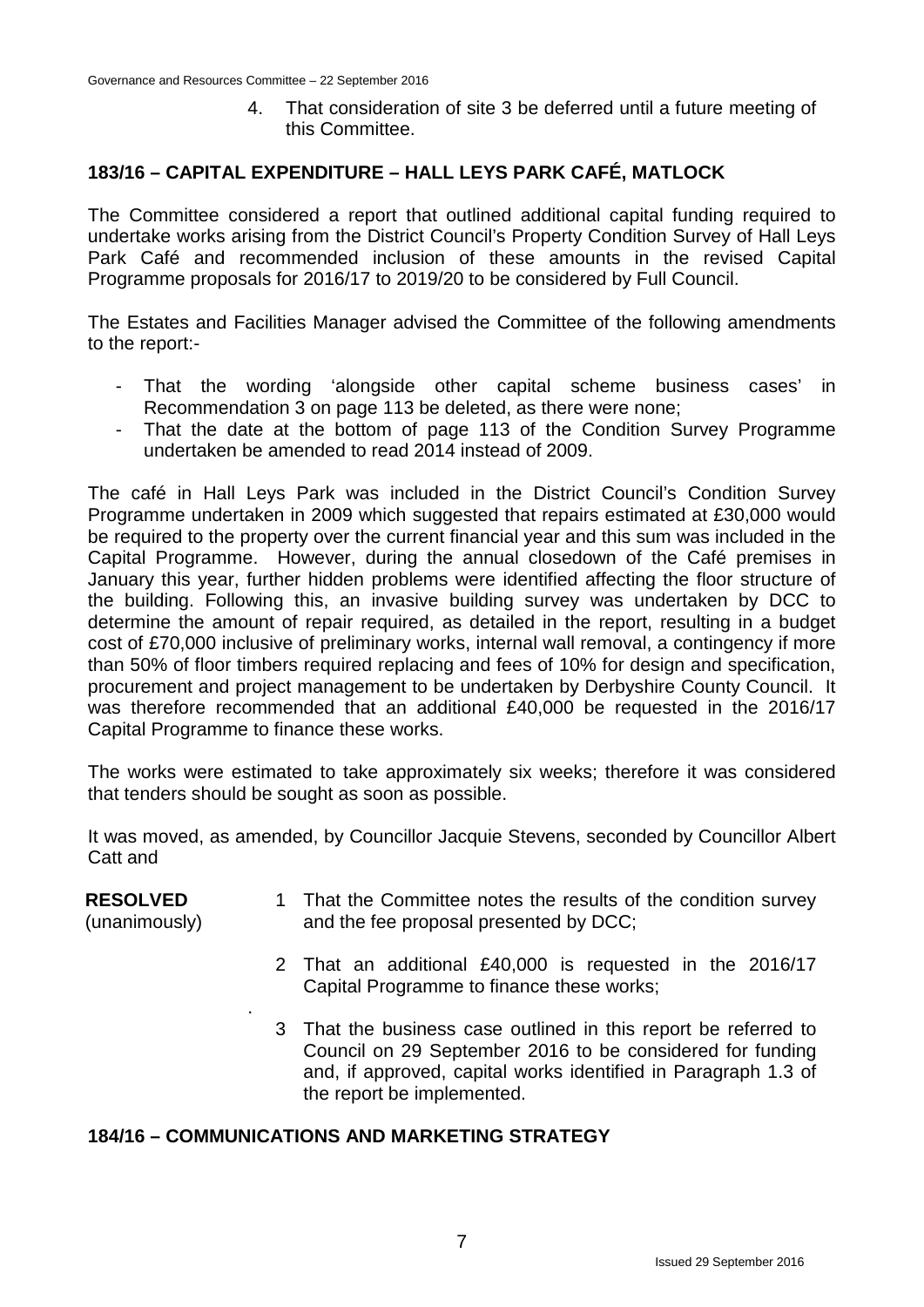The Committee considered a report advising how residents, employees and service users were kept informed about what the District Council was doing, how it was spending public money, and the District Council services they could access.

The District Council adopted its current Communications and Marketing Strategy in September 2014, and set out a multi-channel approach to reach a wide variety of customers and stakeholders, underlining traditional forms of communication while embracing more modern approaches.

The aims of the Communications and Marketing Strategy were listed in the report, and the Strategy itself was attached as Appendix 1 to the report.

A review of the 2015/16 action plan was detailed in the report, and a new action plan for 2016/17 was set out, with the key issue being the allocation of the £10,000 communications budget set aside annually to improve the reputation of the District Council. The Communications & Marketing Hub, which now included Councillor Pawley as Member Representative, agreed that in the coming year signage was a priority, with other goals listed in the report.

Communications and Marketing Hub Member Representative Councillor Joyce Pawley presented her report on progress to date and future objectives.

It was moved by Councillor Lewis Rose OBE, seconded by Councillor Chris Furness, and

**RESOLVED** (unanimously) 1. That the strategic framework of the current Communications and Marketing Strategy is noted.

2. That the action plan for 2016/2017 is approved.

## **185/16 – TRANSFORMATION HUB**

Councillors Tony Millward and Lewis Rose left the meeting at 7.25pm prior to discussion of this item.

The Committee considered a report on the activities and actions of the Transformation Hub to date, and sought approval for the Transformation Programme 2016-18 along with updated terms of reference for the Transformation Hub.

The Transformation Hub was established in October 2013. The aims and initial scope of the Transformation Hub were set out in the report, together with progress so far. It was noted that the main priority in the immediate future was Electronic Document Management, as detailed in the report.

The Hub Terms of Reference had been recently revised in consultation with the Member Representative (attached as Appendix 1 to the report), as they better reflected the current status and priority of the projects being undertaken, and they were recommended for approval.

It was moved by Councillor Albert Catt, seconded by Councillor Chris Furness and

- **RESOLVED** 1. That the activities of the Transformation Hub to date are noted;
- (unanimously) 2. That the Terms of Reference for the Transformation Hub are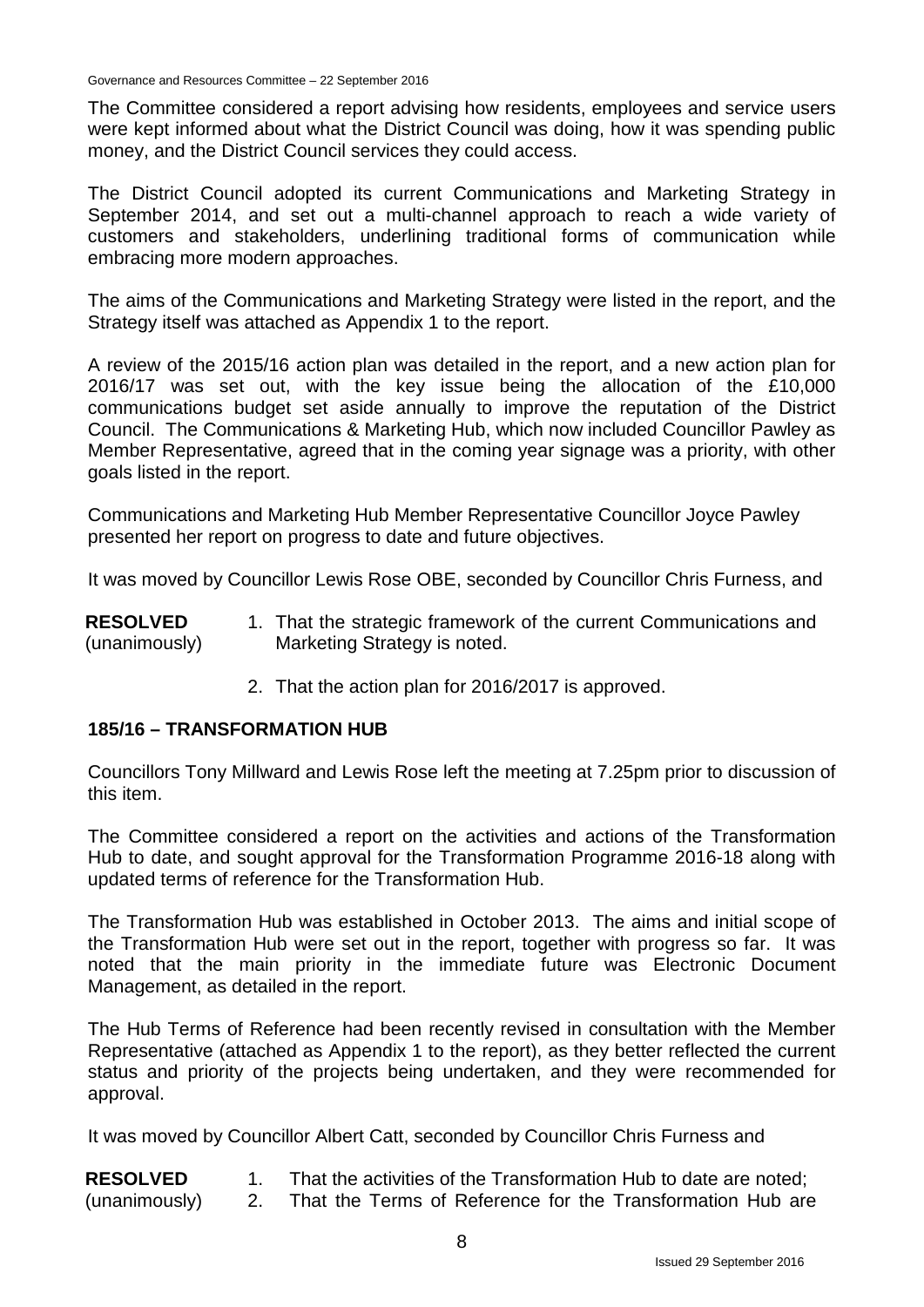agreed; 3. That the Transformation programme 2016-2018 is approved.

#### **186/16 – FUTURE TELECOMMUNICATIONS SERVICE**

The Committee were asked to approve a report on the basic principles and features required of a new telecommunications service, and give authority to engage a consultant to design the best solution for the District Council.

The weaknesses of the current system were listed in the report, alongside Derbyshire Dales' best aspects, including the fact that all calls were handled by a 'real person'. Alternatives for a future telecommunications strategy were outlined in the report, and the Corporate Leadership Team (CLT) had recently addressed the issue, with a list of recommended features that formed the basis of a new solution set out in the report. CLT also recommended that all options be explored in terms of a shared service, and to this end the services of a consultant were recommended to advise the District Council on the most cost effective and efficient system. It was therefore recommended that a specification be designed and tenders sought for later approval by the Committee.

It was moved by Councillor Chris Furness, seconded by Councillor Colin Swindell and

- **RESOLVED** (unanimously) 1. That the features of a new telecommunication platform be agreed as those set out in paragraph 2.2 of the report;
	- 2. That quotations be invited for the services of a consultant to advise the Council on the most cost effective and efficient replacement to the current PABX telephone system and that any cost implications are reported to the Committee for approval.

#### **187/16 – COMPLAINTS MONITORING**

The Committee considered a report that provided information on formal complaints made about the District Council's services under its internal Complaints Procedure; those referred to the Local Government Ombudsman, and against individual elected member behaviour at town, parish and District Council level.

It was noted that during 2015/16 the District Council received 35 official complaints, compared to 65 in the previous year, with planning matters being the common denominator in all of the complaints received in the past year; this may be incidental to the surge in the number of major planning applications for determination by the Planning Committee and the continued and contentious business of the Local Plan Advisory Committee. This year's mandatory training in Planning and Ethics included elements to help mitigate similar complaints in the future.

No complaints were processed during the period under review regarding the alleged behaviour of town and parish council members.

It was moved by Councillor Albert Catt, seconded by Councillor Sue Burfoot and

**RESOLVED** (unanimously) That the report be noted.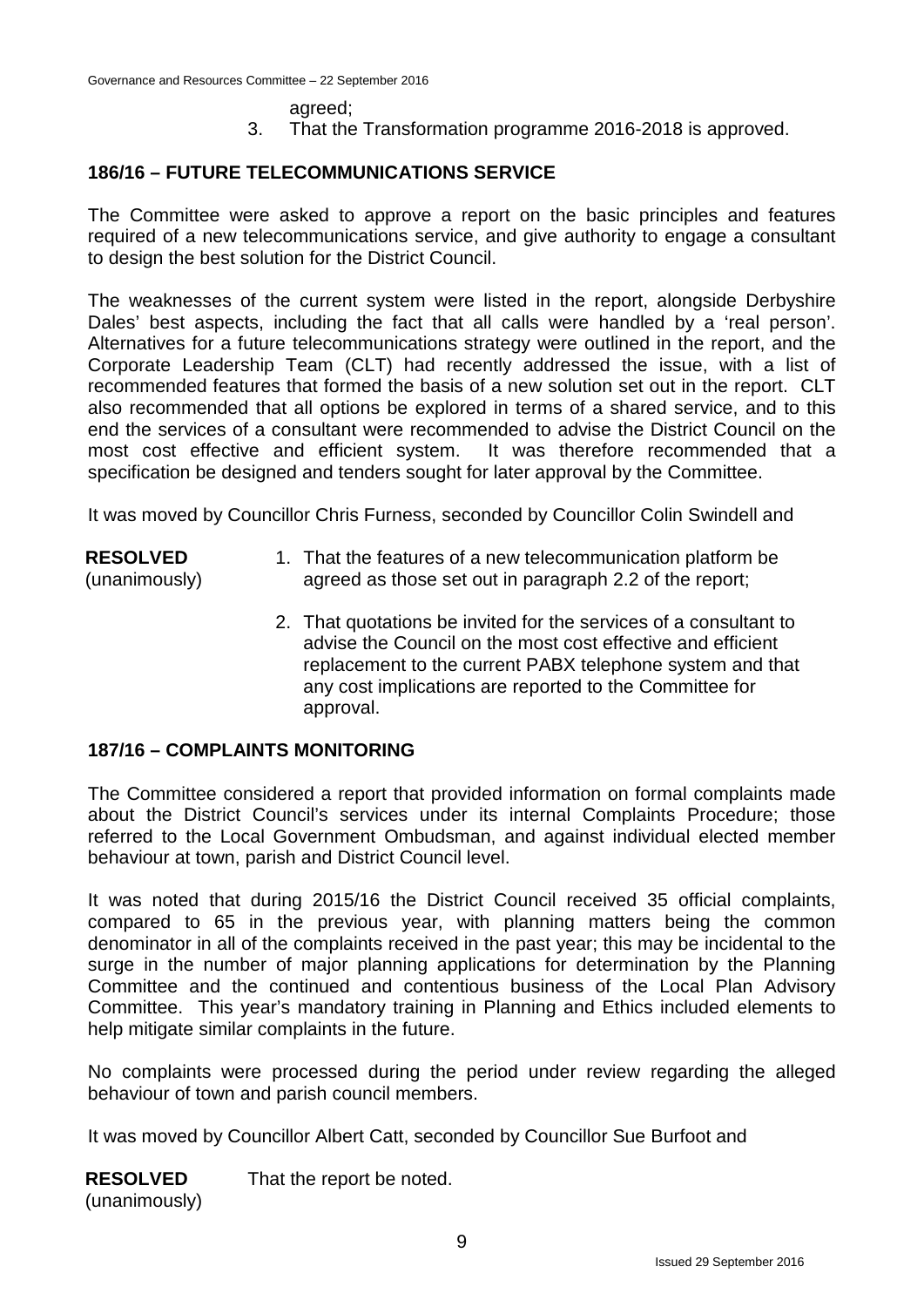# **188/16 – MEMBER DEVELOPMENT WORKING GROUP**

Councillor Garry Purdy left the meeting at 7.44pm prior to discussion of this item.

The Committee considered a report that set out the Member Development Working Group's recommendations to trial a Community Leadership development day; a deadline for the completion of mandatory training, and a proposal to replace Members' ICT.

The Member Development Working Group's Terms of Reference were set out in the report, together with feedback from training sessions to date. The Group had considered various means by which Members may highlight their particular training needs, and a questionnaire was attached at Appendix 1 to the report to enable the Group to gauge opinion on the type of learning required, which would then form part of the Training and Development plan for the remainder of 2016/17 and 2017/18.

The Group considered potential options to the cost and delivery of Members' ICT, and the preferred option (to replace the older models for new and for the models to be on a Wi-Fi only basis) was outlined in the report, together with the cost implications and projected savings.

The Group also considered a proposal to deliver a one day leadership training programme aimed at exploring individual strengths and potential development needs relative to the Community Leadership role, as defined by the Local Government Association and set out in the report. The Outline structure for the day was attached at Appendix 2 to the report.

The Group planned to meet again to consider the information received from return of the Skills and Knowledge Questionnaire and to conduct a thorough review of the Induction training for new Members.

It was noted that one issue had been raised by way of a complaint from a member of the public, since the Group met. The issue concerned microphone technique so that a person with a hearing impairment could be fully involved in a meeting. The Member Representative had agreed that an internally facilitated refresher could be arranged.

It was moved by Councillor Chris Furness, seconded by Councillor Albert Catt and

| <b>RESOLVED</b><br>(unanimously) | 1. That the review of mandatory training is noted and that 29<br>September 2016 is agreed as the deadline for Members to attend<br>the mandatory training in Planning and Ethics and for Members<br>of the Planning Committee to continue to sit as a Member of that<br>Committee. |
|----------------------------------|------------------------------------------------------------------------------------------------------------------------------------------------------------------------------------------------------------------------------------------------------------------------------------|
|                                  | 2. That the Skills and Audit Questionnaire set out in Appendix 1 to<br>the report be agreed for circulation to all Members                                                                                                                                                         |
|                                  | 3. That the concept of Wi-Fi only iPads is agreed as the ICT device<br>for Councillors and that a two year programme of replacement<br>commences in 2016/17 to be funded from the existing budget for<br>network connections.                                                      |
|                                  | 4. That the Community Leadership programme as set out in the<br>report and at Appendix 2 to the report be approved with the                                                                                                                                                        |

**Budget**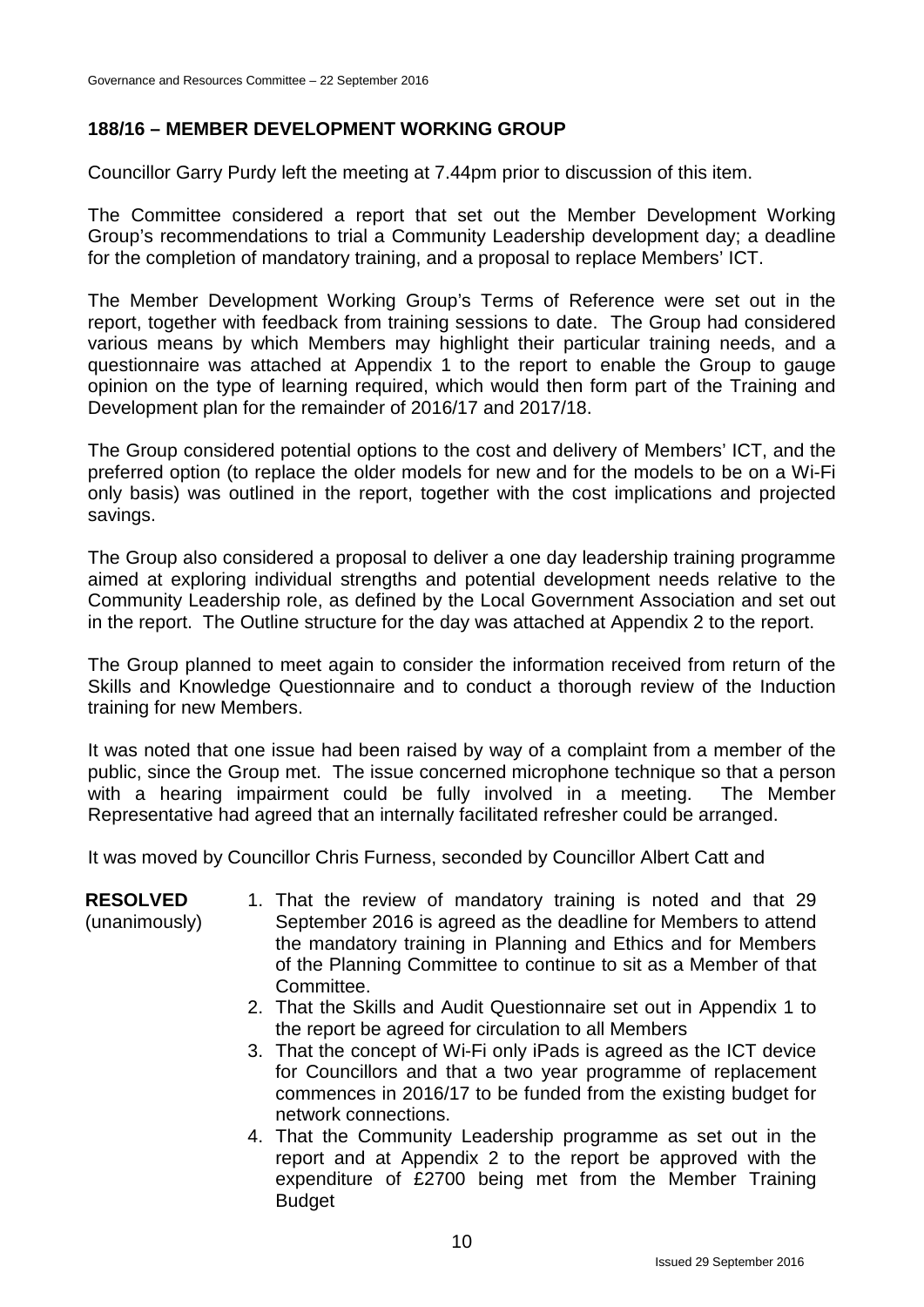5. That the Member Development Working Group's future business is noted.

## **189/16 – PROCUREMENT HUB UPDATE AND ACTION PLAN FOR 2016/17**

Councillor Irene Ratcliffe left the meeting at 7.50pm during discussion of this item.

The Committee considered an update on the work of the Procurement Hub and work plan for 2016/17.

The Procurement Hub's terms of reference and composition were set out in the report. Councillor John Tibenham had recently been appointed as Member Representative to work alongside the Hub.

A Review of the 2015/16 action plan and the 2016/17 action plan were set out in the report and schedules detailing both were attached as an appendix to the report. It was noted that major savings had been recently achieved in gas and cleaning material purchases, and the 2016/17 work plan included tendering for electricity, staff uniforms and motor parts.

It was moved by Councillor Chris Furness, seconded by Councillor Colin Swindell and

#### **RESOLVED**

- 1. That the report is noted
- (unanimously)
- 2. That the action plan is endorsed and progress reported on an annual basis.

## **190/16 – RISK MANAGEMENT – CHIEF EXECUTIVE'S ANNUAL REPORT AND RISK MANAGEMENT POLICY AND STRATEGY**

The Committee considered a report on the Council's Risk Management arrangements and how Key Strategic Risks were being managed.

The Annual Report, attached as Appendix 1 to the report, set out the Council's risk management processes and working practices, which ensured that risk management arrangements continued to be effective, timely and fit for purpose, providing the Council with the correct levels of insight and support in relation to its risk exposure.

This report also asked Members to approve an updated Risk Management Policy and Strategy, attached as Appendix 2 to the report.

It was moved by Councillor Albert Catt, seconded by Councillor Colin Swindell and

- **RESOLVED** 1. The report be noted.
- (unanimously) 2. Members approve the Risk Management Policy and Strategy.

## **MEETING CLOSED – 7.59PM**